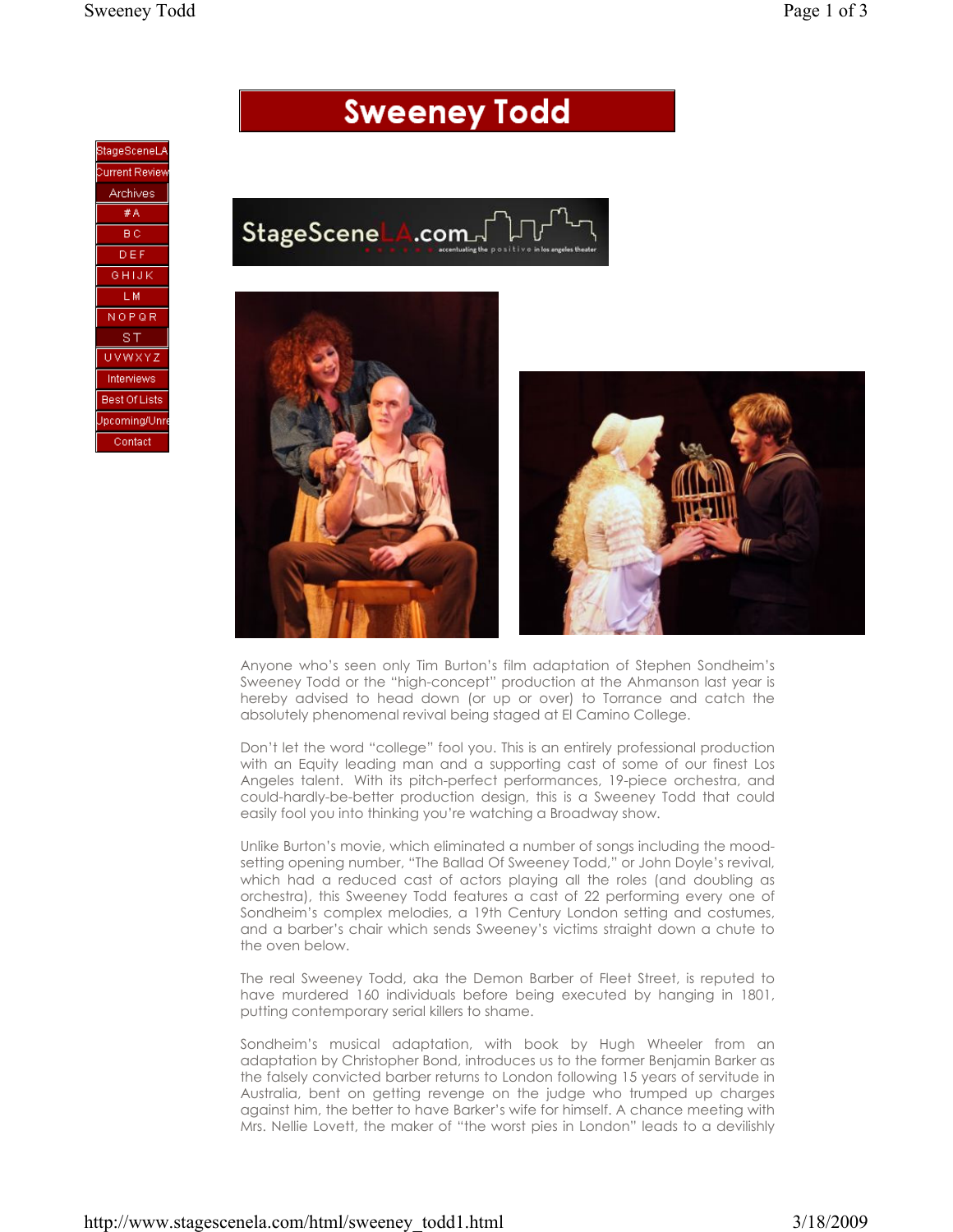inspired idea—to stuff said pies with human meat. In no time at all, Mrs. Lovett is running the most popular pie shop in London, with the renamed Sweeney Todd using her upstairs room as his tonsorial parlor, where the necks of his hapless customers get sliced open by Sweeney's deadly straight-edge razor. Meanwhile, Sweeney and a young sailor he met on his ocean journey back from Australia attempt to free the barber's now grown daughter Johanna from the evil judge's clutches–and matrimonial plans.

El Camino's production may not have all the gore of Burton's film, but makeup/hair designer Byron Batista and prop designer Dawn Huntoon have concocted razors which cause blood to spurt from necks like water from a sprinkler, at one point earning a spontaneous burst of audience applause.

Sweeney Todd is about much more than blood, however, and this production could not have found a better pair of leads than Michael Stone Forrest as Sweeney and Shirley Anne Hatton as Mrs. Lovett.

Forrest, freshly arrived in L.A. from a lengthy Washington D.C. career, gives Sweeney the fierce and frightening look of a serial killer and sings Sondheim's melodies with an opera-ready bass-baritone. Hatton quickly erases memories of other Mrs. Lovetts before her with her deft and daffy performance and splendid pipes. Each shines vocally, and when duetting they are magic, whether bringing down the house with the Act 1 closer "A Little Priest" or Act 2's fanciful "By The Sea."

As Sweeney's sailor friend Anthony, handsome young Tyler Milliron gets his biggest and best role yet since his L.A. debut in Cabaret last year, revealing a perfect, opera-ready tenor-baritone in "Johanna." His love interest, the aforementioned Johanna (daughter of Sweeney Todd and ward of evil Judge Turpin), is played by lovely Kimberly Youngblood, whose glorious soprano duets with Milliron in "Kiss Me." Jonas Sills is a winning Tobias, the orphan taken in by Mrs. Lovett to help in the pie shop. "Not While I'm Around," his duet with Mrs. Lovett/Hatton, is a superbly performed Act 2 highlight.

Also featured prominently are Jack Messenger as the corrupt, lascivious Judge Turpin, Ernest Alvarez as Beadle Bamford, Turpin's right hand man, Marcy Brooks as the Beggar Woman with more than alms on her mind, and Duke Rausavljevich as Adolfo Pirelli, whose Miracle Elixir is said to be a cure for every ailment under the sun. All four capture the look and sound of their Dickensian characters, with Rausavljevich possessing a particularly high and powerful tenor (and a comic flair to boot). The ensemble is completed in stellar fashion by Zan Alda, Jeannine Barba, Lois Bourgon, Jeff Cason, C. Leonard Coduti, Douglas Crockett, Jacqueline Crist-Franzen, Veronica Harwell, Maura Lefevre, Roy T. Okida, Maya Veronique Perez, Matthew Roberts, and Brittney S. Wheeler. When singing as a group, whether "The Ballad Of Sweeney Todd" of "God That's Good" or "City On Fire," this is an ensemble in particularly fine voice under the vocal direction of Henri Venanzi. The 19-member orchestra hits nary a false note under the superb musical direction of Hector Salazar. Choreography (though perhaps the term musical staging is more appropriate here) is the creation of the always reliable Brian-Paul Mendoza.

Director Ron Scarlata's striking vision is evident from the opening scene, which features ensemble members staring down the audience while issuing a musical warning to "attend the tale of Sweeney Todd."

As integral a part of the production as the performers and musicians are the contributions of the design team, beginning with Chuck Turner's darkly-hued set, which features a backdrop of 19th Century London, balconies on either side of the proscenium, and an imposing center unit which revolves to become Mrs. Lovett's parlor, kitchen, and basement, with Sweeney's lethal barber chair looming ever-present above it. Bill Georges' lighting is dramatic as befits the piece, with footlights often sending up sinister shadows onto the faces of the townspeople. Kim DeShazo Wilkinson's costumes evoke the look and feel of the era, Mrs. Lovett's dresses being a particularly find blend of period and quirky.